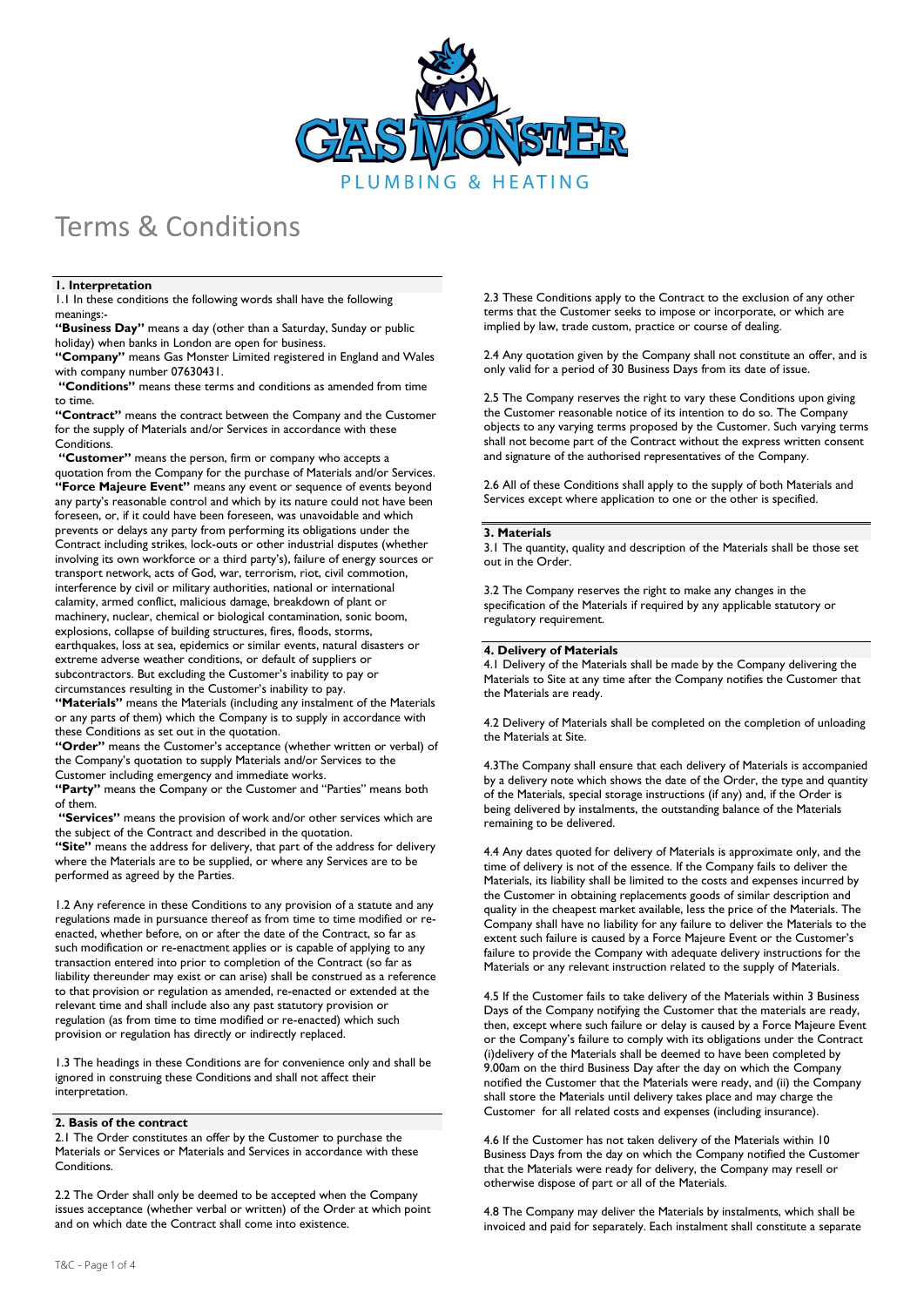

contract. Any delay or defect in an instalment shall not entitle the Customer to cancel any other instalment.

## **5. Title and Risk**

5.1 Risk of damage to or loss of the Materials shall pass to the Customer at the time of delivery or, if the Customer fails to take delivery of the Materials, the time when the Company has tendered delivery of the Materials.

5.2 Notwithstanding delivery and the passing of risk in the Materials, or any other provision of these Conditions, title in the Materials shall not pass to the Customer until the Company has received in cash or cleared funds payment, in full, of the price of the Materials and all other Materials agreed to be sold by the Company to the Customer for which payment is then due.

5.3 Until such time as title in the Materials passes to the Customer, the Company shall be entitled at any time to require the Customer to deliver up the Materials to the Company and, if the Customer fails to do so forthwith, to enter upon any premises of the Customer or any third party where the Materials are stored and repossess the Materials. Until such time, as in accordance with this provision, the Materials shall not be pledged or given as security or resold by the Customer and the Customer undertakes to store the Materials in its premises separately from its own Materials or those of any other person and in a manner which makes them readily identifiable as the Company's Materials.

5.4 Liability for the loss of property/possessions and the risk of accidental damage to any of the Material of any kind provided by the Company shall at all times remain with the Customer except where such damage or loss has resulted from the gross negligence of the Company.

#### **6. Supply of Services**

6.1 The Company shall supply the Services to the Customer in accordance with the Order in all material respects.

6.2 The Company shall use all reasonable endeavours to meet any performance dates for the Services specified in the quotation or subsequent email correspondence, but any such dates shall be estimates only and time shall not be of the essence for the performance of the Services.

6.3 The Company reserves the right to amend the Services if necessary to comply with applicable law or regulatory requirement, or if the amendment will not materially affect the nature or quality of the Services.

6.4 The Company reserves the right to refuse to undertake any work that is deemed likely to be ineffective or unsafe.

6.5 The Company warrants to the Customer that the Services will be provided using reasonable care and skill and to meet with all regulatory certification and safety standards at all times. The Company agrees to maintain at all times the required professional accreditation and registration with the UK national Gas Safe Register and where requested, to provide evidence of such accreditation. Certificates of compliance with the Gas Safe regulations shall be issued at the completion of all works, where required and appropriate.

## **7. Customer's obligations**

7.1 The Customer shall:

a. ensure that the terms of the Order are complete and accurate; b. co-operate with the Company in all matters relating to the Services; c. at its own costs and expense, take all necessary measures to prepare the Site and ensure that the Company's personnel are able to commence work immediately upon their arrival at the Site and further ensure that work proceeds in an uninterrupted manner;

d. provide the Company and its personnel with access to the Site, service utilities and other facilities as reasonably required by the Company to provide the Services. The Customer will also be required to provide the necessary service utilities for installation at no charge;

e. provide the Company with such information and materials as the Company may reasonably require in order to supply the Services; f. where an appointment is made for Company personnel to attend Site, either for specified works or unidentified small works, it shall be the Customer's responsibility to honour the appointment;

g. at its own expense obtain all necessary consents for the installation of the works, including (without installation) building regulations and planning consents;

h. if a tenant, ensure that they have their landlord's permission for an installation to be carried out. The Company will assume such permission has been granted and shall have no liability for any loss or damage arising from failure to obtain such permission; and

i. comply with any additional obligations as set out in the Order.

7.2 If the Company's performance of any of its obligations under the Contract is prevented or delayed by any act or omission by the Customer or failure by the Customer to perform any relevant obligation (**Customer Default**):

a. without limiting or affecting any other right or remedy available to it, the Company shall have the right to suspend performance of the Services until the Customer remedies the Customer Default, and to rely on the Customer Default to relieve it from the performance of any of its obligations in each case to the extent the Customer Default prevents or delays the Company's Performance of any of its obligations;

b. the Company shall not be liable for any costs or losses sustained or incurred by the Customer arising directly or indirectly from the Company's failure or delay to performance any of its obligations as set out in this clause  $7.2$ ; and

c. the Customer shall reimburse the Company on written demand for any costs of losses sustained or incurred by the Company arising directly or indirectly from the Customer Default.

## **8. Price**

8.1 The price of the Materials and/or Services shall be the price set out in the Order. All prices quoted are valid for 30 Business Days only, after which time they may be altered by the Company.

8.2 In situations when a fixed quotation has not and/ cannot be provided, in the event of immediate or emergency works, then the Company's normal charges apply as will have been discussed and agreed with the Customer at the time of arranging a call out. Where investigatory works are required, the normal hourly rate charge is applicable for the first hour or part thereof, during which the Company's personnel will make safe as necessary, endeavour to diagnose the cause of the fault and effect the necessary repair, if practicable. In the event that the Company's personnel is unable to rectify the fault within the hour due to parts required or the extent of works, they will advise the Customer of the situation and probable timescale and cost of the Services, including any Materials. The Customer will then have the option of accepting a continuation of the Services on an hourly charge basis plus any Materials required or the Customer can request a quotation for the necessary works to be carried out at any agreed future date.

8.3 The quoted prices are based upon the scope of the Services and/or Materials referred to in the Company's Order. In the event of any variation in the scope of Services and/or Materials ordered, including delivery dates from that of the Company's offer, the Company reserves the right to vary the prices quoted.

8.4 The Company reserves the right to increase the price of the Materials, by giving notice to the Customer at any time before delivery, to reflect an increase in the cost of the Materials to the Company that is due to any factor beyond the Company's control, any request by the Customer to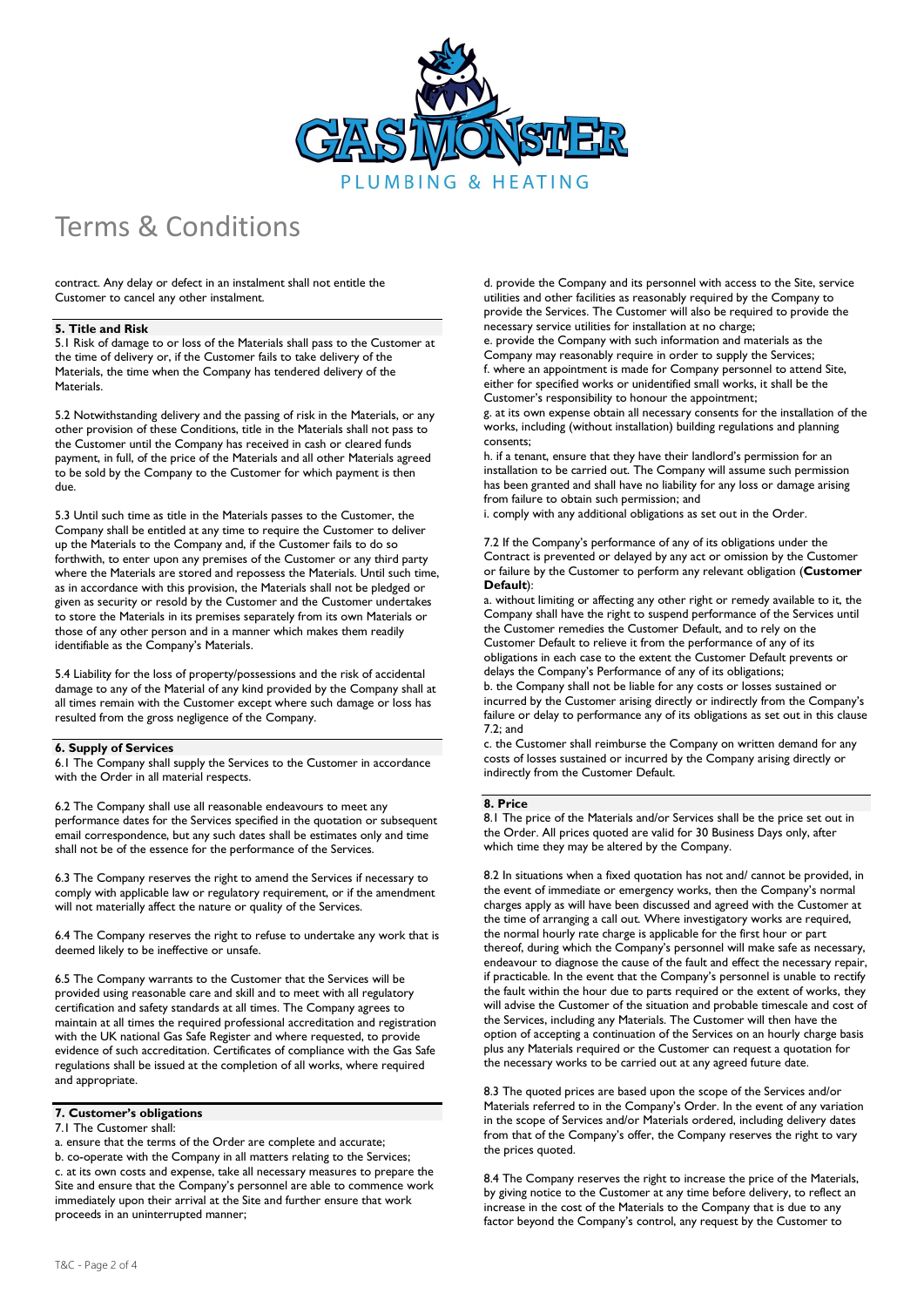

change the delivery date, quantities or types of Materials ordered; or any delay caused by any instructions of the Customer in respect of the Materials or failure of the Customer to give the Company adequate or accurate information or instructions in respect of the Materials.

8.5 In the event the Customer requires additional Materials or additional Services which are not included within the Order, the Company shall provide the Customer with prices for these Materials/Services. Unless the Customer notifies the Company to the contrary, the prices for the additional Materials/Services will be deemed to be accepted and will form part of the price referred to in clause 8.1 and of the Contract.

8.6 The prices specified in the Order do not include the price for removing any dangerous waste materials such as asbestos found when carrying out the Services. If during the execution of the works, asbestos is encountered, the Company reserves the right to withdraw its employees immediately until the site is made safe. The cost of removing asbestos is not included within the price stated in the Order.

8.7 Where an installation Service requires an increase in water pressure to allow effective operation, for example, but not limited to, the installation of a combination boiler or other pressurised system, the Company will test the system following installation, and use its reasonable endeavours to identify any visible pipework and/or plumbing and associated fittings that may be prone to failure as a result of the required increase in pressure. Any such discovery will be detailed and priced separately as a variation to the original cost.

8.8 The Customer agrees that where an appointment is made for the Company's engineer to attend Site for Services including any emergency or immediate work, it shall be the Customer's responsibility to honour the appointment. In the event that the Company's personnel are unable to gain access, the Company's small works call out charge shall apply.

8.9 VAT will be added to all prices at the applicable rate.

## **9. Terms of payment**

9.1 Unless otherwise agreed by the Company in writing, payment will be due by the Customer at the following stages:-

#### **For the provision of Materials and Services:**

a.30% of the total value of the Order at the time the Order is placed b. 70% of the total value of the Order on practical completion of the Services (plus any additional works carried out by the Company).

#### **For the provision of Materials only**

The Company shall invoice the Customer when an Order for Materials is made.

### **For the provision of Services only**

The Company shall invoice the Customer on completion of the Services.

9.2 The Customer shall pay each invoice submitted by the Company within 14 days of the date of the invoice and in full and in cleared funds to a bank account nominated in writing by the Company and time for payment shall be the essence of the Contract.

9.3 If the Customer fails to make any payment on the due date then, without prejudice to any other right or remedy available to the Company, the Company shall be entitled to:

a. cancel the Contract or suspend any further deliveries and/or Services to the Customer;

b. appropriate any payment made by the Customer to such of the Materials and/or Services (or the Materials and/or Services supplied under any other contract between the Customer and the Company) as the Company may think fit (notwithstanding any purported appropriation by the Customer);

c. charge the Customer interest on the amount unpaid on a daily basis at the rate of eight per cent 8% per annum above base rate of the Bank of England, from time to time, from the due date until payment in full is made.

9.4 All amounts due under the Contract shall be paid in full without any setoff, counterclaim, deduction or withholding (other than any deduction or withholding of tax as required by law).

#### **10. Cancellation**

10.1 No Order which has been accepted by the Company may be cancelled by the Customer except with the agreement in writing of the Company and on terms that the Customer shall indemnify the Company in full against all loss (including loss of profit), costs (including the cost of all labour and materials used), damages, charges and expenses incurred by the Company as a result of the cancellation.

10.2 In the event that the Customer has paid a deposit, such costs will be itemised and deducted from the deposit amount paid, if a lesser amount or equal amount. Additional costs incurred exceeding the deposit amount, will be invoiced for immediate payment.

#### **11. Guarantees**

11.1 The Company warrants that the Materials will correspond with their specification at the time of delivery and will be free from defects in material and workmanship under normal use and service, and that it will perform the Services where required with reasonable care and skill.

11.2 The warranty for all Materials supplied will be covered by their manufacturer's warranty, details of which have been provided to the Customer and is subject to the manufacturer's terms. The warranty does not apply to existing parts of the Customer's system.

11.3 The Company provides a 12 month guarantee in respect of faulty workmanship from 12 months of the date of completion of the Services. The Company's guarantee will become null and void if the Service provided by the Company is:

a. subject to misuse or negligence by the Customer;

b. subject to accidental or wilful damage, fair wear and tear;

b. repaired, tampered with or modified by anyone other than Company personnel. The Company accepts no liability for (or guarantee suitability for) materials supplied by the Customer or other third parties, and will not accept liability for any damage or faults as a result.

11.4 The Company is unable to guarantee any Services which have been undertaken on instruction by the Customer against the Company's recommendations.

11.5 Where the Company agrees to install materials supplied by the Customer, the warranty provided by the Company shall be limited to the installation and any ancillary supplied Materials only.

11.6 Following completion of the Services, the Customer is obliged to report any faults or defects to the Company immediately upon discovery. In such an instance the Customer accepts their obligation to allow the relevant Company personnel access to inspect the Services in order to identify the cause and/or rectify the fault as appropriate.

## **12. Limitations on liability**

12.1 Where the Company is required to connect new Materials to the Customer's existing plumbing or heating system, the Company shall not accept liability for the cost of repairing or replacing parts to the Customer's existing system which subsequently develops faults.

12.2 The Company accepts no liability for the removal of any carpets, linoleum and special types of flooring e.g tongue and grooved, parquet, hard